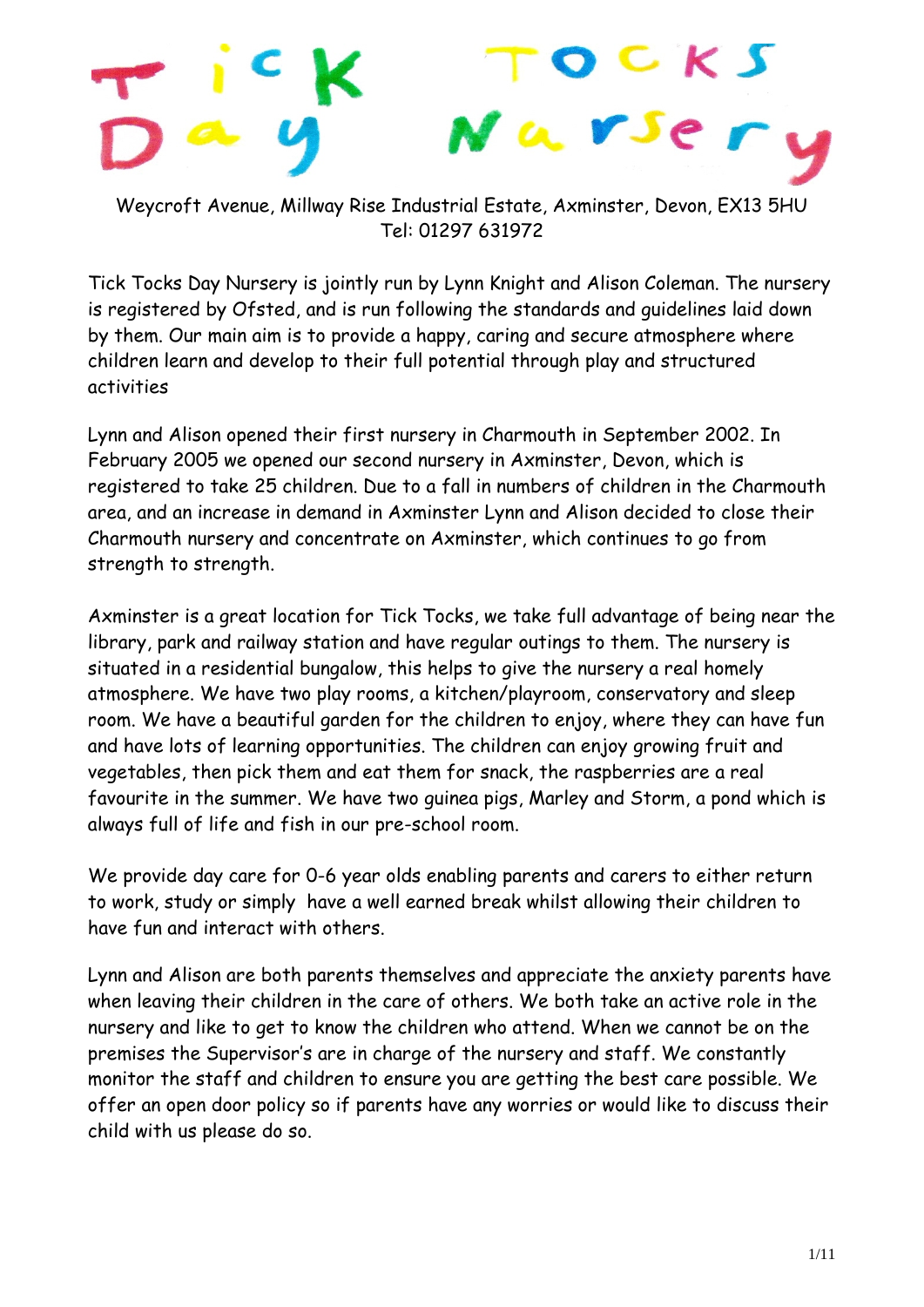Throughout the day there will be a number of activities for all the children to become actively involved in should they wish to do so. All of these activities will be planned with the age and stage of development of the children in mind, to help them to progress to their next stage of development. Children will be able to take home their work that they have created during the day. They will have worked hard on these creations and your praise will give them all the encouragement they deserve.

#### **STAFF INFORMATION**

All the staff at Tick Tocks have or are working towards their childcare qualifications. They are all dedicated to providing a happy, safe and secure environment and help to maintain high standards of care by regularly attending training courses such as Safe Guarding and EYFS.

Sometimes Tick Tocks will have student helpers within the nursery as practical experience for their Child care courses. They will be supervised by a member of staff at all times.

#### **LYNN - Manager/SENCO**

Lynn has gained lots of childcare experience through being a Childminder and a mum of 2. She has her NVQ 4 in Early Years Childcare and Education and has completed courses in Health and Safety/Risk Assessment, Safe Guarding Children, Behaviour Management, First Aid and Foundation Stage planning.

# **ALISON - Manager/Safeguarding Officer**

Alison gained previous childcare experience through nannying and is also mother of 5. She has gained her NVQ 4 in Early Years Childcare and Education and has completed courses in Safe Guarding, Behaviour Management and First Aid.

# **SARAH- Senior Supervisor/Deputy Safeguarding Officer**

Sarah has worked for Tick Tocks since we first opened in Charmouth in September 2002, Sarah is qualified to Level 3 in Early Years. She is a mother of three children. Sarah has gained a wealth of experience over the last 10 years and has particular expertise with in the EYFS framework. Sarah has also completed courses in First Aid, Behaviour Management, Safe Guarding Children, Observation Assessment and Planning, Food Hygiene, Letters and Sounds and Risk Assessment.

# **DAWN - Nursery Assistant**

Dawn first started working for us in our Charmouth Nursery and then moved over to Axminster. Dawn moved a way for a little while but is now back living here and started working for us in May this year. Dawn has her level 3 in childcare and has completed courses in First Aid, Safe Gaurding, Behaviour Management and Health and Safety.

#### **MICHELLE - Nursery Assistant**

Michelle joined Tick Tocks in October 2009 and works part time. She is a mother of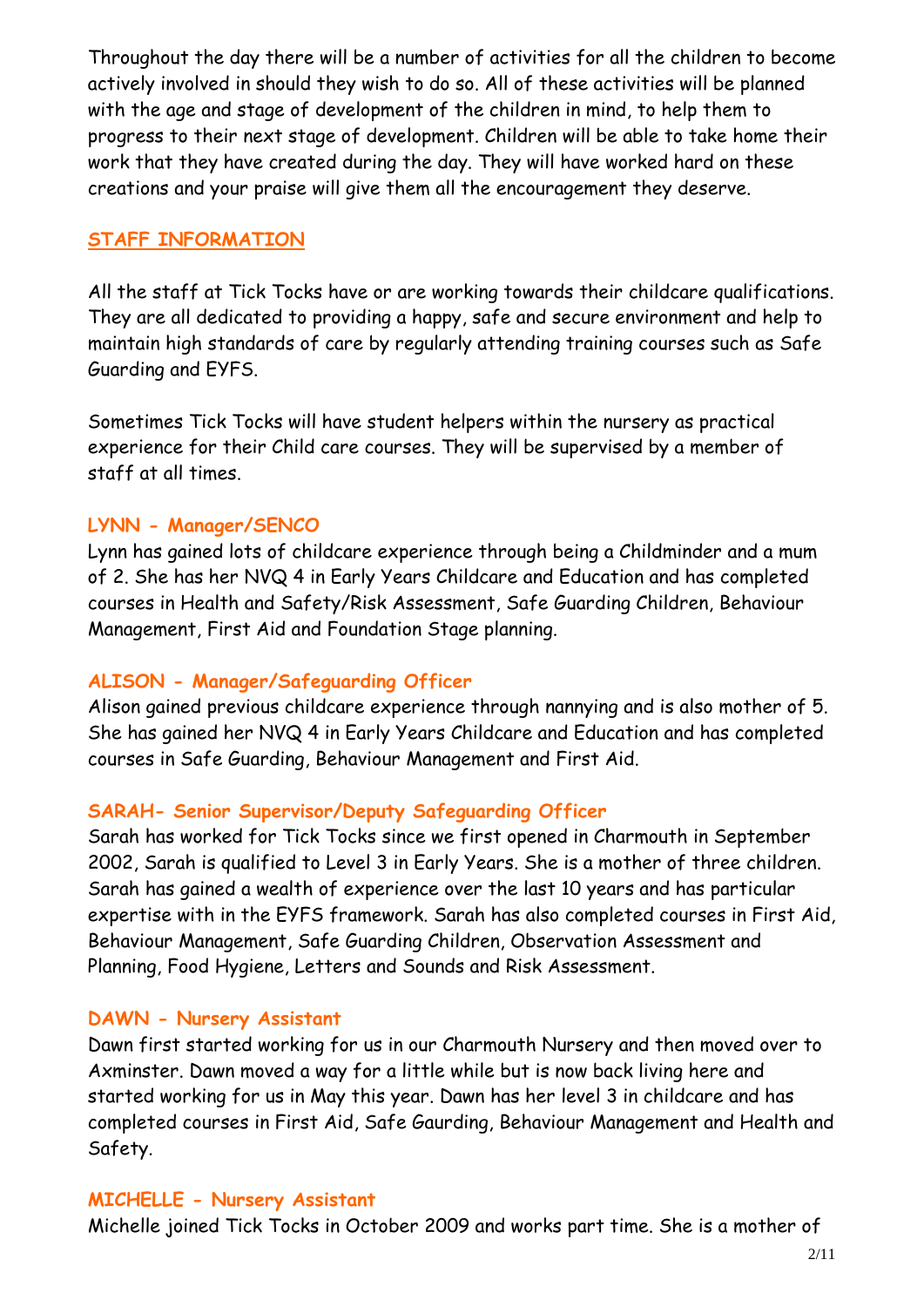two children herself and has gained experience working as a meal time assistant at the local primary school, volunteering at a local playgroup and working in a crèche. Michelle is qualified to level 3 in childcare, has her first Aid certificate and has attended Safe Guarding training.

#### **KERSTIN - Nursery Assistant/Pre School Leader**

Kerstin joined us in July 2010 and first started working in our Charmouth Nursery. Kerstin now works full time in Axminster, she has gained lots of experience working in nurseries in Germany and now lives in the UK. She is qualified to a level 3 in early years childcare, has first aid and attended safe guarding training

# **KATIE - Supervisor**

Katie first joined Tick Tocks as a trainee in our Charmouth Nursery in 2007, Katie steadily grew in confidence and soon qualified to Level 3 in Early Years. Katie is now a very competent member of our team across all areas of the nursery. Katie has also completed courses in Safe Guarding, Behaviour Management, First Aid, Health and Safety.

# **RHIANNON - Nursery Assistant**

Rhiannon first joined our nursery as a trainee completing her Level 3 in Early Years. She then moved onto become A Health Care Assistant at Dorset County Hospital. Rhiannon is now a mum herself and has returned to work with us here at Tick Tocks, her main role will be to work alongside our Pre-School children.

# **KERRY - Nursery Assistant**

Kerry joined our team in May 2017. Kerry had previously been helping out at the local children's centre, supporting the children with their play time activities during group sessions. Kerry is trained to level 2 in Early Years and is a Mum to two children.

All staff have been checked with the Disclosure and Baring Service (DBS)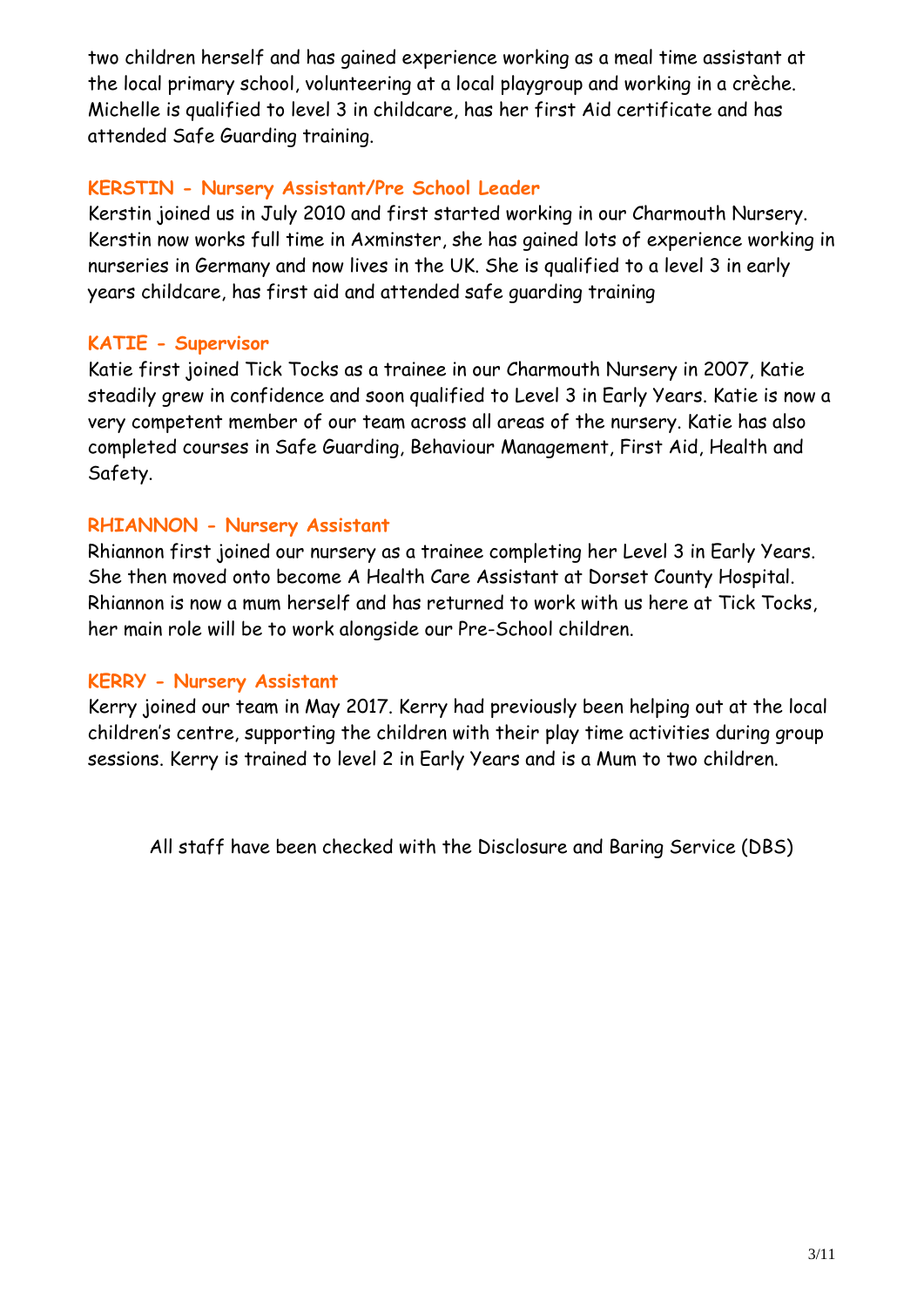#### **THE CHILDREN**

# **0 - 2 year olds**

#### Staff ratio 1 - 3 children

For the very young children there is an baby room. This area includes bouncy chairs, play mats, soft toys, rattles and other age appropriate toys. The children are not always limited to this area so will have the chance to use the rest of the nursery for planned activities such as physical play, cooking and craft.

#### **2 - 3 year olds**

#### Staff ratio 1 - 4 children

These children are now becoming more inquisitive and begin to enjoy a wider variety of toys including puzzles, cars, construction and role play. They will have the chance to join in with planned physical, cooking and craft activities throughout the session/day.

#### **3 - 6 year olds**

#### Staff ratio 1 - 8 children

These children have a wide choice of activities including free play, craft, physical, construction and role play. They also have the opportunity to join in with more structured activities in our Pre-school room ie; linking letters with sounds, counting and number recognition, pencil and scissor control, and computer skills. We also have Circle time and talk about the letter sound of the week. We encourage the children to bring in items linked to the letter sound as this helps them to develop their understanding.

Only gentle encouragement will be used to get the children to join in with planned/structured activities, should they not wish to join in there is always the chance for free play.

Throughout the day children of all age groups will get the chance to mix together. We feel this is important as all children learn from each other whatever their age or stage of development.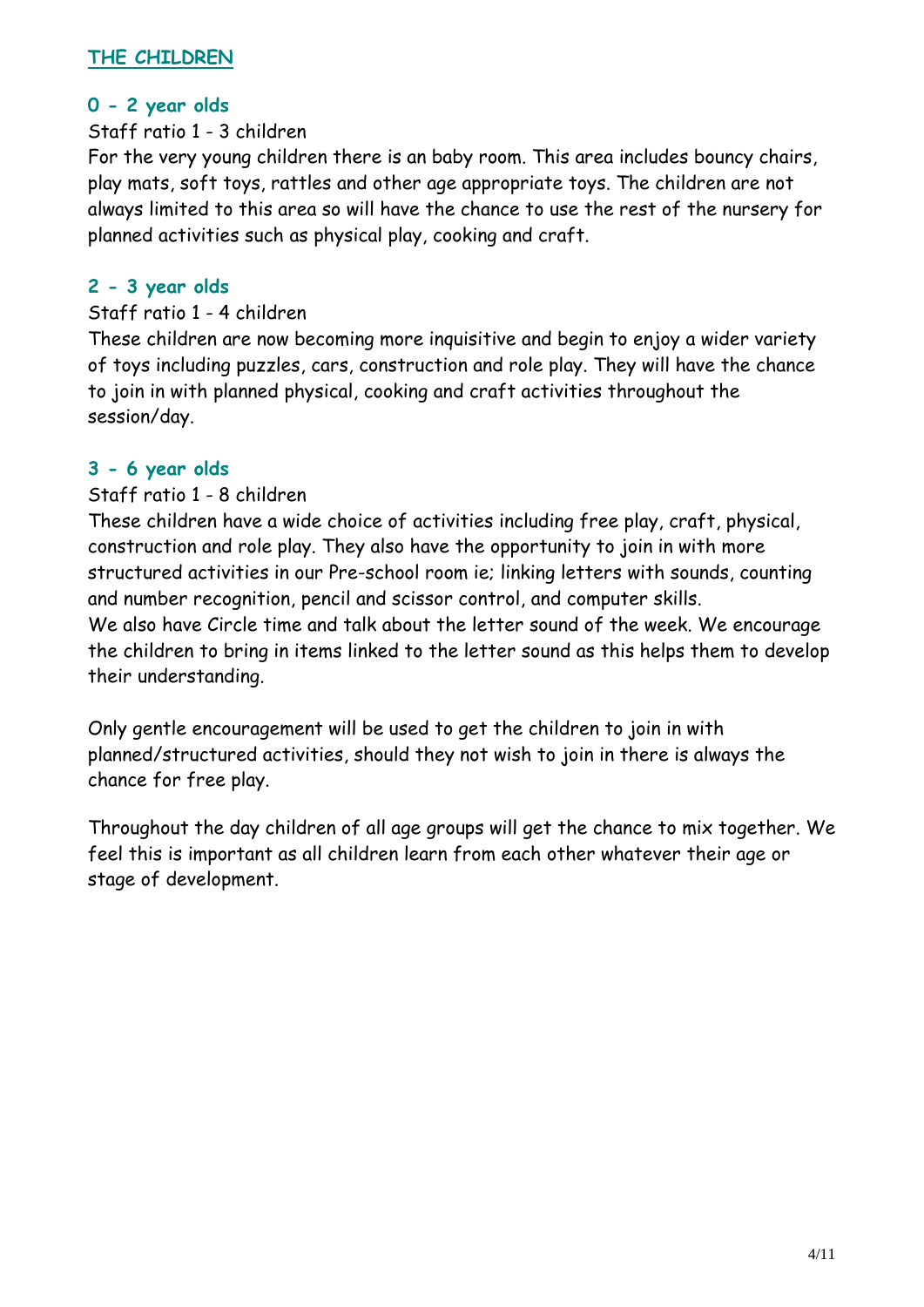#### **CURRICULUM**

# Early Years Foundation Stage

At Tick Tocks we follow the government framework called the (EYFS) Early Years Foundation Stage. This helps us to support children in their earliest years. The staff carry out general observations on the children and discuss with parents/carers their individual interests, achievements and needs. Our aim is to build a strong partnership between home and nursery so that parents, carers, children and nursery, all work together The observations are then used to plan activities that best help your child develop to their own full potential.

There are seven areas of learning and development. All of the areas are interconnected. **There are three prime areas;**

- 1. Personal, Emotional and Social Development
- 2. Communication and Language
- 3. Physical development

#### **There are also four specific areas;**

- 1. Literacy
- 2. Mathematics
- 3. Understanding the World
- 4. Expressive Arts and Design

You can find more information on the EYFS via the DfE website. And on [www.early-education.org.uk](http://www.early-education.org.uk/)

The staff at Tick Tocks plan activities in all of these areas to help the children get a wide range of opportunities and experiences which help them develop many different skills needed in later life. We monitor each child's progress through individual observations, these can help us to pick up on any areas that your child may find difficult, we can then concentrate on this area more in order to help your child progress. It is important that any children with special educational needs or learning difficulties are identified at an early stage so we are able to provide appropriate support for them and their families in order to help them reach their full potential.

All children attending Tick Tocks have a personal on-line Learning Journey which records photos, observations and comments, in line with the Early Years Foundation Stage, to build up a record of your child's experiences during their time with us. We encourage parents to be involved with this, not only through reading and commenting on our observations, but by uploading their own pictures and comments of their child for us to enjoy too. This partnership creates a 'warp and weft' of the tapestry which grows as your child develops into a true keepsake of their early years. This also allows parents, grandparents and family to join in with a child's preschool life in a way that wasn't previously possible. When parents are separated, or one parent working away, it allows both to have equal access to their child's learning, and means to keep up to date with their child.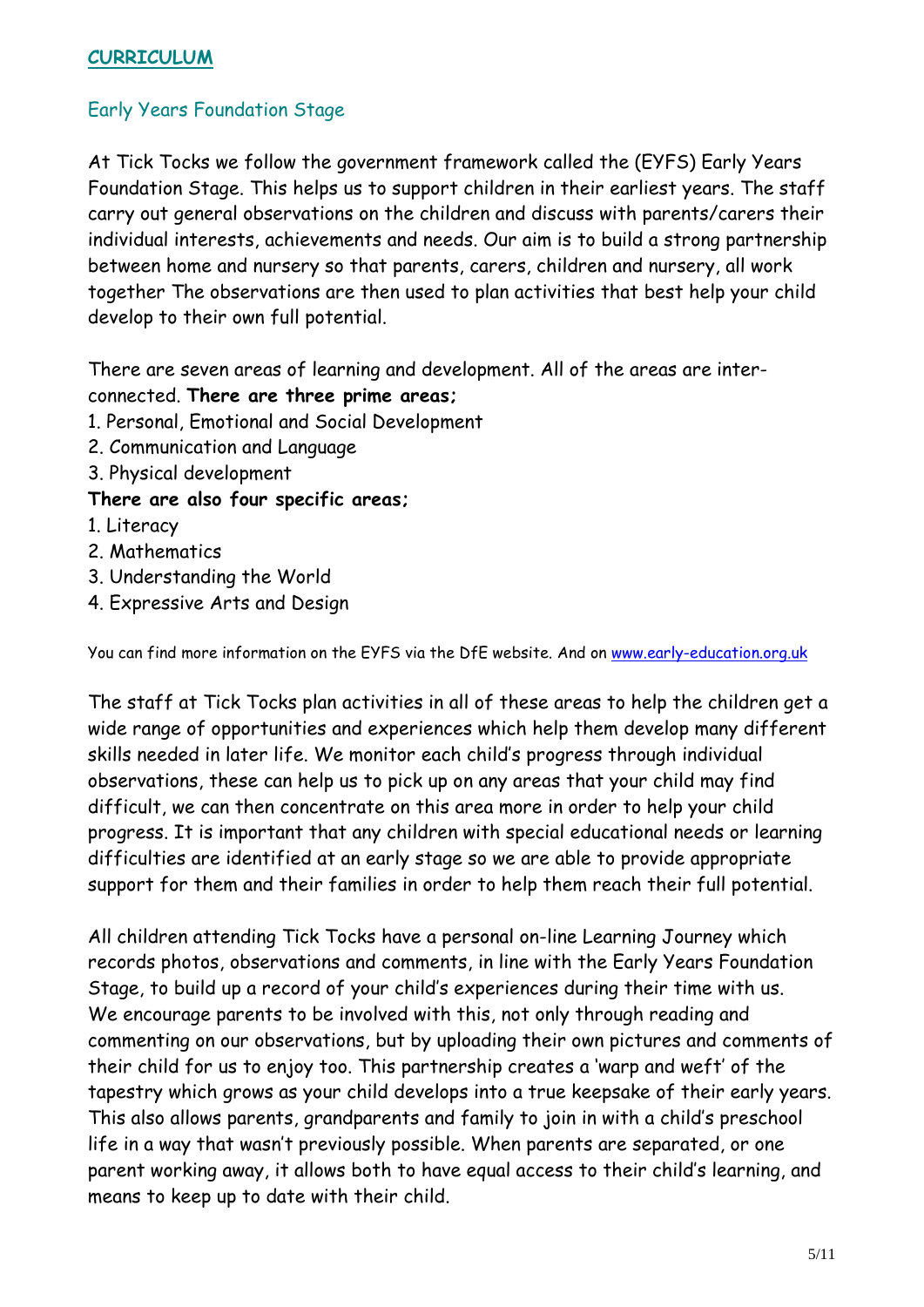#### **KEYWORKERS**

When your child has settled at Tick Tocks your child will be assigned a Key worker. Although all staff work with every child a key workers role is to:-

- Ensure that the needs of the child are recognised within the setting.
- Observe, keep records & monitor the child's progress using their All About Me Folders.
- Develop a rapport with parents and discuss child's interests and learning needs.
- $*$  Plan in conjunction with the parent and observations
- To help your child feel happy, safe and secure within the setting

# **SETTLING YOUR CHILD IN**

Every child is different and will react differently to being left at nursery, however we feel is best done gradually so your child has the chance to familiarise themselves with the staff and building. Please discuss your child's individual needs with a Supervisor so we can work together to find the best way to settle your child in for a happy stay at Tick Tocks. We will always contact you if your child will not settle or is unhappy to stay with us.

# **COMFORT ITEMS AND TOYS**

Children are welcome to bring a comfort item or favourite toy with them into nursery, they will be encouraged to keep these in their bags when they have finished playing with them. Whilst every effort will be made to keep these items safe, due to the number of toys already within the nursery we cannot take responsibility for loss or damage to these items.

# **SLEEP**

There is a sleep room and restroom within the nursery where any children that need a sleep or quiet time can go for a rest. These rooms include cots and pushchairs for whichever your child prefers to sleep in. Each child is given their own set of sheets and blankets. The rooms are checked regularly and both have monitors which are linked to downstairs.

#### **NAPPIES**

We Supply Nappies, Wet Wipes and Suncream

# **POTTY TRAINING**

If your child is ready for potty training please let us know and we will be only too happy to help and encourage your child through this stage of their development. It is advisable to bring in plenty of extra pants and clothing in case of any accidents.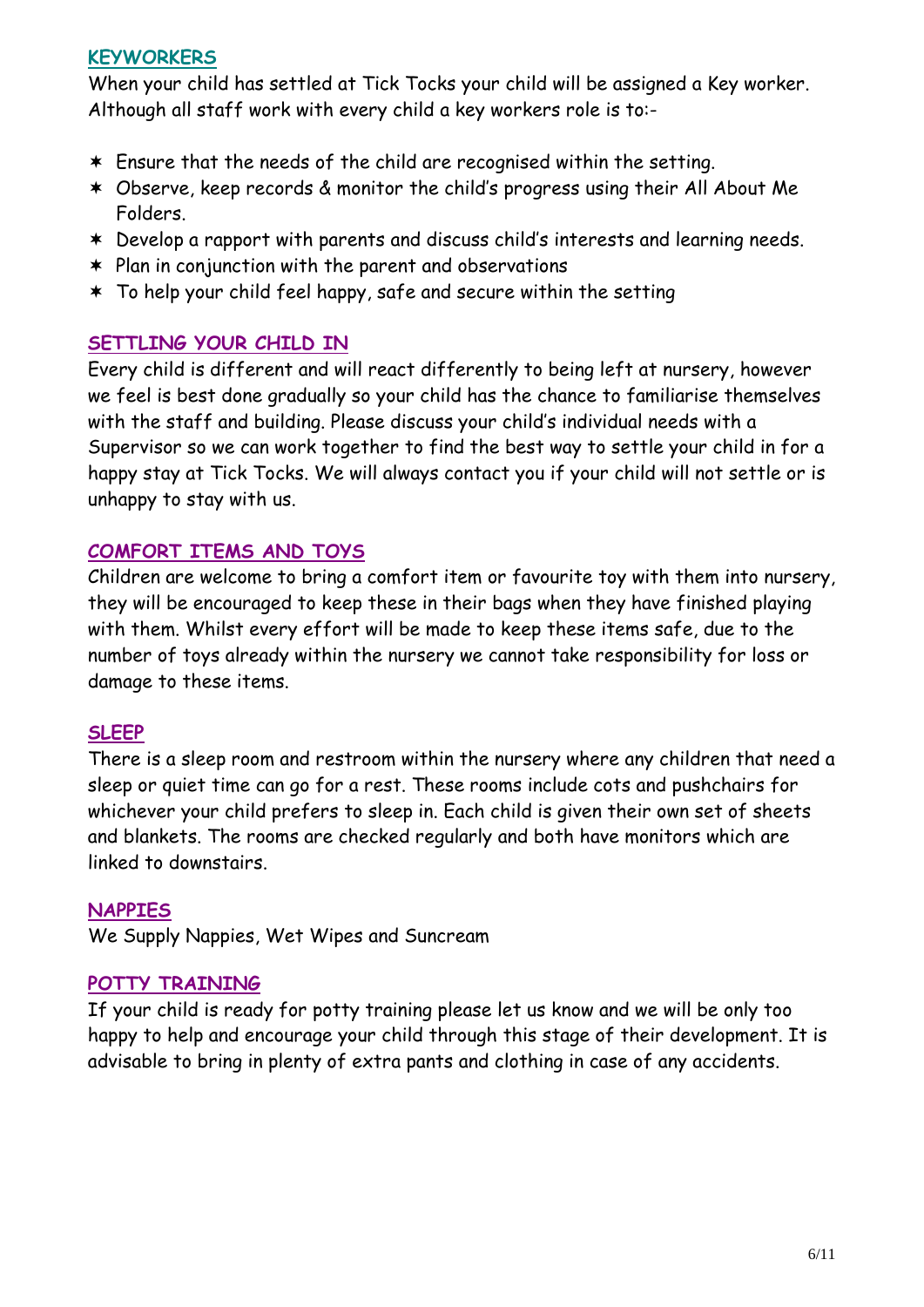# **CLOTHES**

Even though during 'messy' activities aprons are provided there may be occasions where your child's clothes may get dirty, Please bring a spare change of clothes encase of any miss-haps. All clothing and shoes should be named clearly. During the summers months we ask that you provide sun hats and sun cream which can be applied if necessary.

# **SNACK TIME**

During both morning and afternoon sessions we have snack time which the children can help to prepare. We try to encourage healthy eating so provide a selection of fruit and vegetables and a choice of milk or water. Where possible we will cater for any special dietary requirements, please ensure these are noted in your child's registration details.

# **LUNCH TIME**

Please provide your child with a packed lunch if they are staying all day and put it into a named container, this will be kept in the fridge. We do have a microwave should you wish to have anything heated. DUE TO THE HIGH RISK OF NUT ALLERGIES WITHIN OUR NURSERY, PLEASE DO NOT GIVE YOUR CHILD PEANUT BUTTER, HAZELNUT SPREAD OR ANY OTHER ITEMS CONTAINING NUTS IN THEIR LUNCH BOX THANK YOU.

For babies please provide any bottles/beakers and enough milk and juice for their stay at nursery.

We will provide any plates, bowls, cups and cutlery needed.

# **ILLNESS**

If your child becomes ill whilst they are at nursery you will be contacted and asked to collect them. If we become worried about your child's condition and are unable to get in touch with either you or your emergency contact we will seek professional advice. If your child is unwell and not able to attend nursery please inform us as soon as possible. Children with contagious/infectious diseases should be excluded from nursery as stated below. A doctors note may be required.

# Eye infections

Exclusion period - Until eye is fully clear (5 days minimum).

#### Sickness

Exclusion period - 48 hours after last bought of sickness/diarrhoea. Extreme cases may need longer.

#### Impetigo

Exclusion period - Until infected area is fully cleared up.

#### Chicken Pox

Exclusion period - Until spots are all dried up.

# Head lice

Exclusion period - Hair needs to be treated and all lice/eggs need to be removed before returning to nursery. We recommend that you comb through your child's hair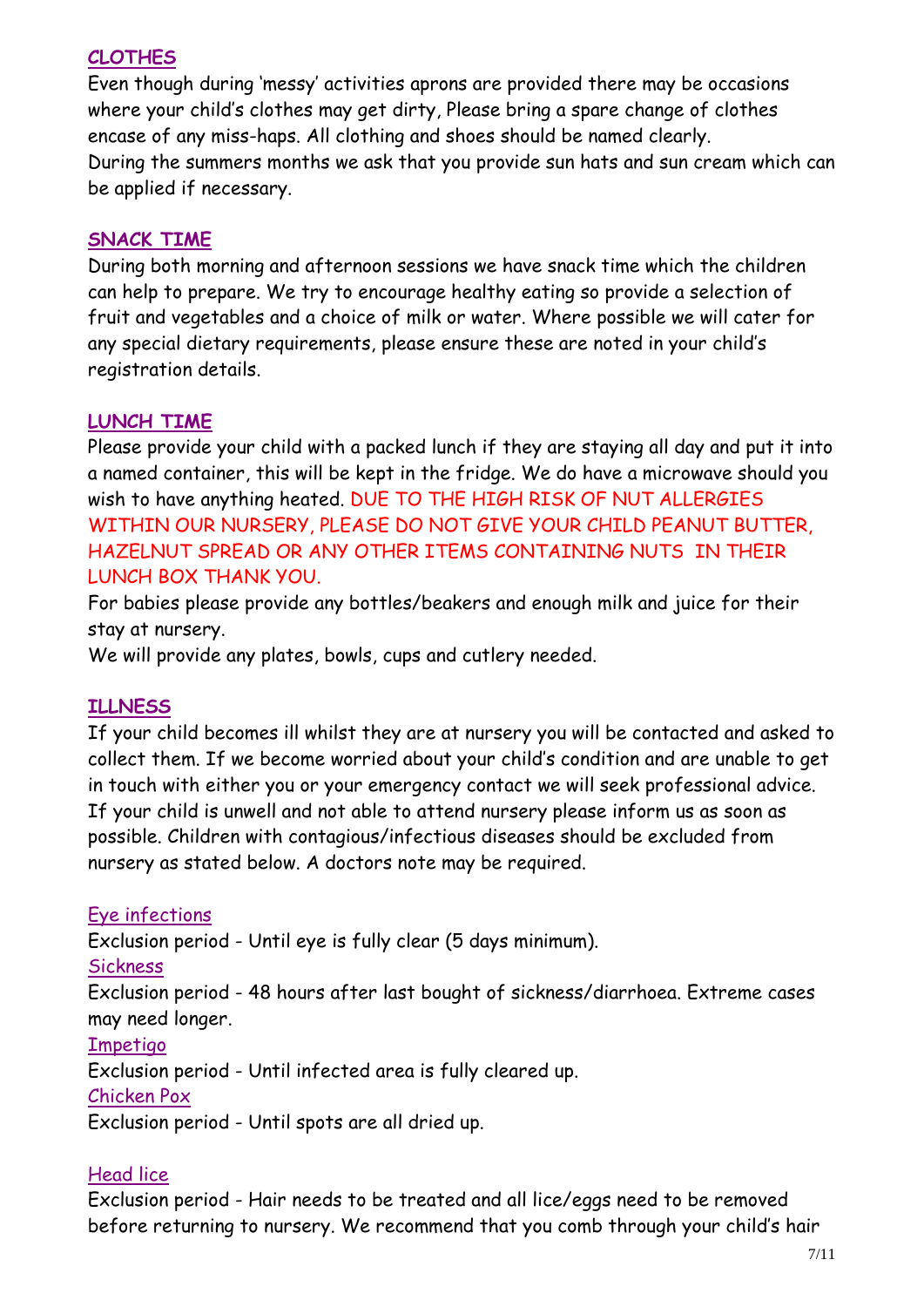daily after treatment and treat again after 2 weeks to ensure all lice/eggs are gone. For any other illnesses please ask a member of staff for advice.

#### **MEDICINE**

Medication can only be given once a parent/carer has completed and signed a medicine form. A duplicate copy of this will be given to you when you collect your child so you are aware of the dosage they have had.

# **ACCIDENTS**

Should any accidents occur whilst your child is at nursery the details will be noted in the accident book, you will be asked to read the report and sign to say you are aware of what happened and any injuries sustained, you will then be given a duplicate copy. Staff should be informed of any accidents that happen outside of nursery and the details need to be recorded and signed by a parent in our other accident book.

# **SAFE GUARDING CHILDREN**

At Tick Tocks we have a duty of care to share information with other agencies to safeguard children, this includes when a child transfers to another educational setting, new GP, Social Services, Children's Centre or local police.

# **BEHAVIOUR MANAGEMENT**

We always have a positive approach to behaviour, therefore we praise good behaviour and reject unwanted behaviour. Staff always act as good role models and under no circumstances will we use corporal punishment. We feel it is important to work closely together with parents/carers to help their child if needed.

# **PARTNERSHIP WITH PARENTS**

We feel it is important to create a good partnership with parents/carers to enable us to provide the best care for your child. We will keep you informed about your child's progress and time at nursery through verbal contact and regularly update you about topic's and activities going on throughout the month with newsletters. The 0-2 year old children each have a baby diary, this is written in each time your child is at nursery and includes sleep times, what they have eaten and when they had nappy changes. This book is then taken home and can be written in by parents recording routines or any other relevant information if you wish. If you have any questions or concerns about your child's progress or time at nursery please do not hesitate to ask.

# **EQUAL OPPORTUNITIES**

We ensure at Tick Tocks Day Nursery that our nursery is accessible to all the community and that no individual or group is denied access or discriminated against on the grounds of race, colour, ethnic or national origin, marital status, sexual orientation, disability, caring responsibilities, religious beliefs, age, social class, political beliefs, employment status, union membership, place of residence or whether they are HIV positive. We respect everyone using the nursery equally and believe that everyone has a valued contribution to make.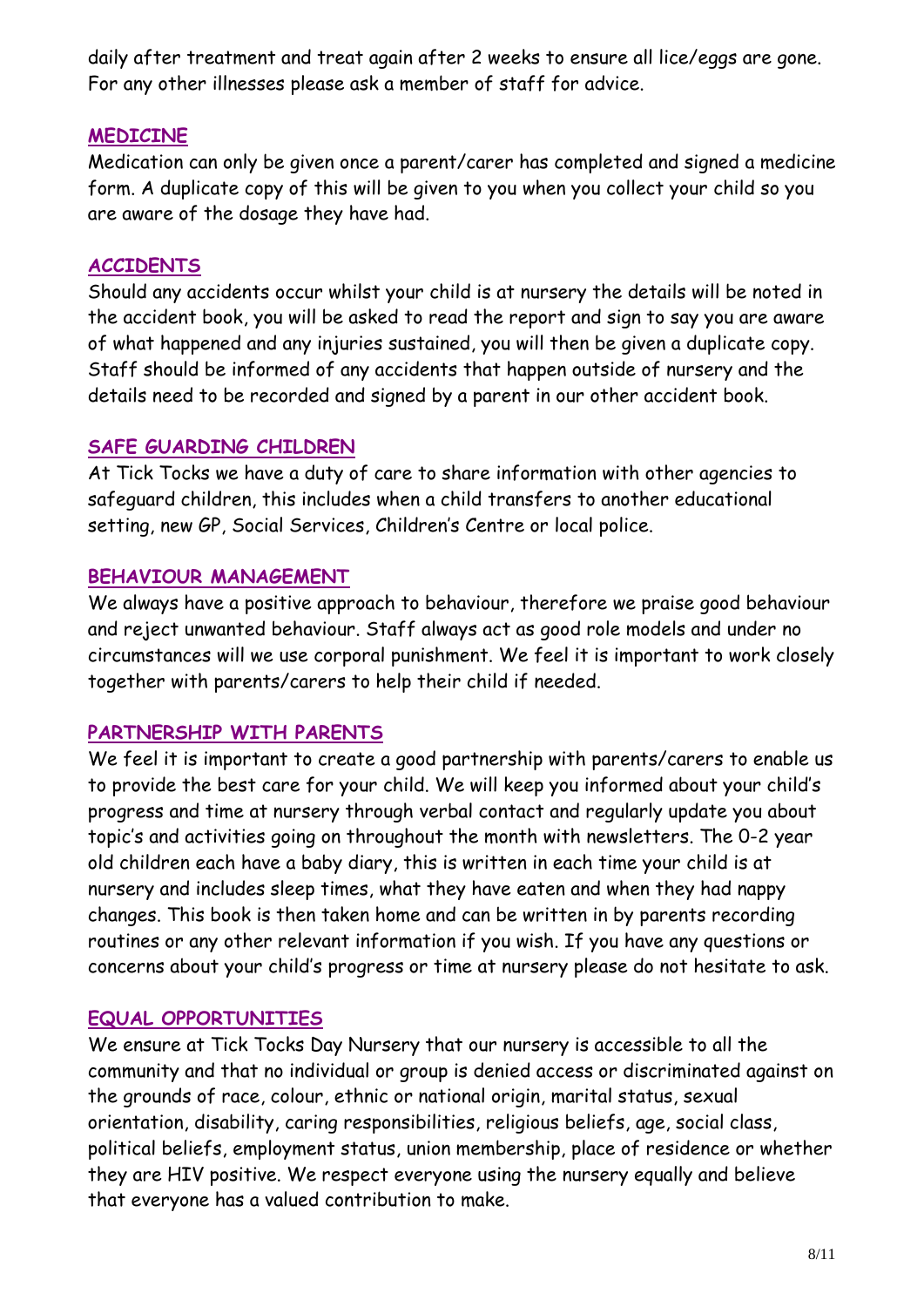# **RELIGIOUS AND CULTURAL ACTIVITIES**

Throughout the year we will be talking about and celebrating many different religious and cultural activities as part of our curriculum, these may include Christmas, Easter, Divali and Chinese New Year. If you do not wish your child to take part in any of these please let us know.

# **POLICIES AND PROCEDURES**

Our policies and procedures are designed to offer the best possible experience for the children and families at Tick Tocks, these are always available, should you wish to view them please ask.

# **REGISTRATION FORMS**

We realise these are very in depth but it is important that we have all this information so we can provide the best possible care for your child. Please make sure you read them carefully and fill out/sign all sections. Also it is very important that you inform us as soon as possible if any of your or your child's details change.

# **DROPPING OFF/COLLECTING YOUR CHILD**

The door will be kept locked at all times for security reasons and must only be unlocked by a member of staff. On arrival please ring the bell and wait for a member of staff to let you in, then hang your child's bag/coat on their named peg and remove their shoes and place them on the shoe rack underneath. Please ask a member of staff to let you out. If someone else is picking your child up we use a password system, you will be asked to fill out details for this on the registration form. We will not release your child to another adult unless they know the password and we have been informed by a parent/carer.

# **PAYMENT**

Payment will be in advance, invoices will be issued on the  $15<sup>th</sup>$  of the month and need to be paid by the 1<sup>st</sup> of the following month. Payment can be made by either cash or cheque (made payable to Tick Tocks Day Nursery Ltd) . If fees are not received on time then a late payment charge will be made this will be £25 or 10% of the invoice total whichever is higher. Should our solicitor need to send a letter to recover fees, all costs incurred in the process, will be payable by the parent/carer. If fees are three weeks or more over due then interest will be added at the rate of 10% per week until fees are paid in full. If parents persistently forget to pay fees they will jeopardise their child's space at Tick Tocks, if you are experiencing any difficulty please speak to Lynn or Alison. Bank holidays will be charged at half price. We do accept childcare vouchers and are registered with various different companies, if you will be using this method of payment please let us know the company that you will be using. We do make an administration fee of £2.50 for using this method of payment, due to the extra time involved in redeeming vouchers and checking bank account entries. The Nursery is closed on Bank Holidays , for this you will be charged half price.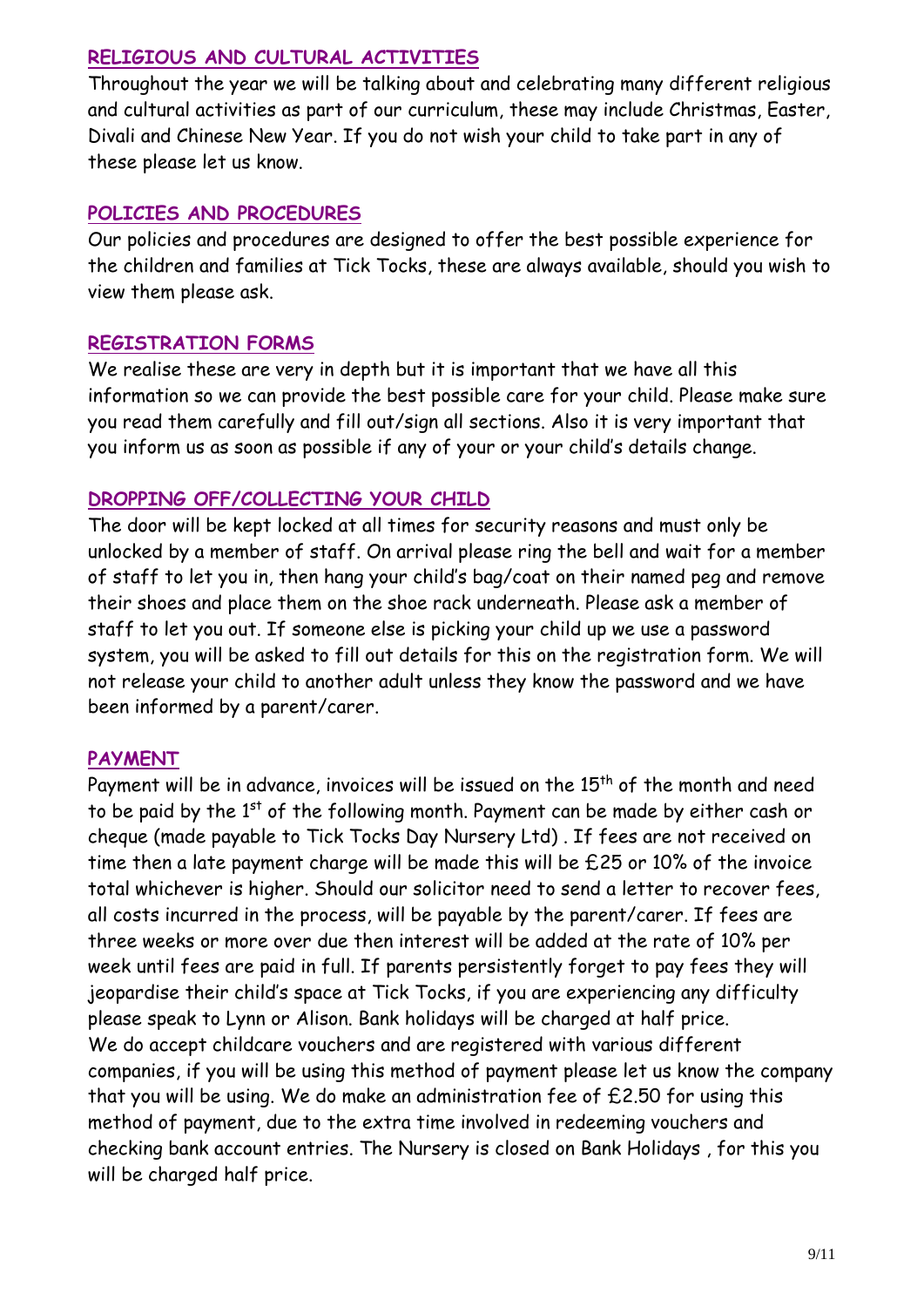#### **PRICE REVIEW**

Please note that there will be a review of fees on a yearly basis and notice will be given for this.

#### **HOLIDAY**

Tick Tocks Day Nursery is closed for one week at Christmas and one week at the end of July for this there is no charge. If your child is going to be away from the Nursery we do need to know in writing, full fees will be charged to keep your child's place. The nursery is also closed on Bank holidays. (Bank holidays are charged half price)

#### **LEAVING NOTICE PERIOD**

Should you wish your child to leave Tick Tocks we require six weeks notice in writing. Failure to give six weeks will result in an invoice being issued for six weeks fees.

#### **OPENING TIMES/PRICES**

Our session times run from 8.30am - 12.30pm (Morning session) 1.00pm - 5.00pm (Afternoon session) 8.30am - 5.00pm (full day) 9am - 3pm (2, 3 & 4 year old funded children) Other flexible hours upon request and availability, please ask for more information.

Staff are on the premises until 5.30pm for working parents should you need this, however there will be a late collection charge of £5 for every 15 minutes there after. Baby session 0 -2yrs £21.50 per session or £43.00 per day Toddler session 2 -3yrs £21.50 per session or £43.00 per day Nursery session 3 -6yrs £20.50 per session or £41.00 per day Lunch session £5.50 for an hour £2.75 for half an hour

# **BOOKING YOUR CHILD INTO TICK TOCKS**

To book your child into Tick Tocks we take a £50 non refundable registration fee along with the first months fees in advance, (this is non refundable if you cancel the place). If you are booking a place in advance you will be charged full price for the space once it becomes the last available space within your child's age group.

# **GOVERNMENT FUNDED VOUCHERS**

These vouchers are available from the term after your child's 3<sup>rd</sup> birthday. You are entitled to claim up to 15 hours per week for 38 weeks of the year or 11 hours all year round (570 hrs a year). This can be shared between two providers. As a nursery we are able to use the free entitlement within our session times. These free hours will be deducted from your bill. You will automatically receive a form from us to fill in once your child is eligible. From September 2017 some working families will be entitled to a further 570 hours funding per year, totaling the entitlement to 1140 hours per year. You will need to apply for this yourself via the government site Childcare Choices. It needs to be applied for the term before you would like it to start. We are also registered to offer the 2 year old funding, 11 hours free all year round. There is a criteria you need to meet for this funding, if you would like more information please ask us, or contact your local children's centre. This funding is called 2 Year Funding and is applied for on line.